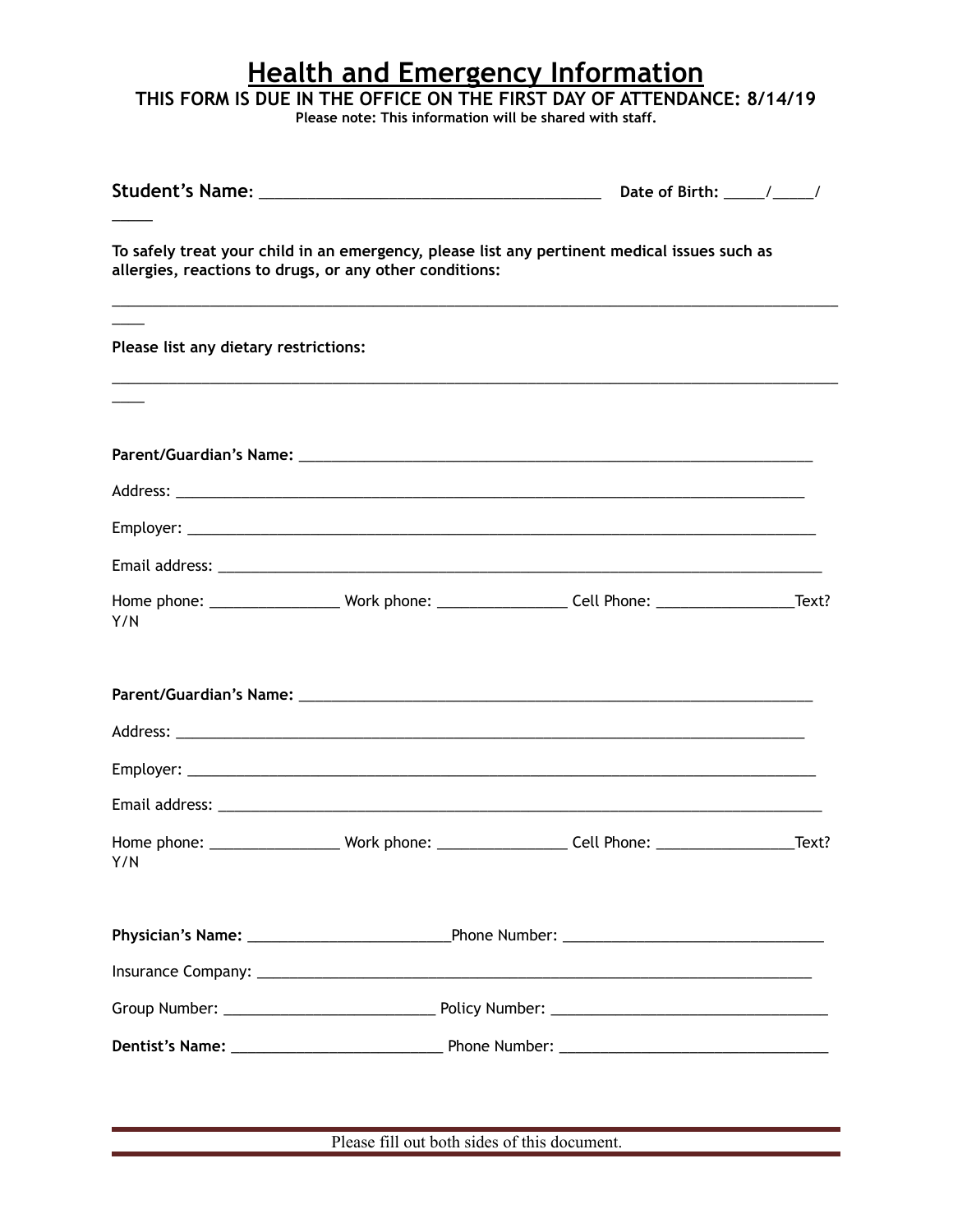**Each year, a student Directory is created and posted for CNS family use. Names, addresses, email information, and phone numbers are included. If you DO NOT wish to be listed in the Directory, check here \_\_\_\_\_\_\_\_\_\_\_\_\_** 

**In a medical emergency, the following people may authorize medical care for the child named above:**

| Y/N            | Home phone: __________________________Work phone: _________________Cell Phone: _____________________Text?       |  |
|----------------|-----------------------------------------------------------------------------------------------------------------|--|
|                |                                                                                                                 |  |
|                |                                                                                                                 |  |
|                |                                                                                                                 |  |
|                | Home phone: ________________________Work phone: __________________________Cell Phone:                           |  |
| my child(ren): | Permission to pick up my child(ren): In addition to the above, the following are allowed to pick up             |  |
|                |                                                                                                                 |  |
| Y/N            | Home phone: ___________________________Work phone: ____________________Cell Phone: _______________________Text? |  |
|                |                                                                                                                 |  |
| Y/N            | Home phone: __________________________Work phone: ____________________Cell Phone: _______________________Text?  |  |
|                |                                                                                                                 |  |
| Y/N            | Home phone: _______________________Work phone: ___________________Cell Phone: _______________________Text?      |  |

## **Emergency Treatment Authorization**

I request that my child(ren) receive first aid whenever it is deemed necessary. In case of emergency illness or accident involving my child(ren), Carbondale New School is authorized to proceed with emergency procedures. I give my permission for authorized school personnel to transport my child(ren) *if I cannot be reached* and to seek other emergency care if our family physician cannot be reached.

| Parent/Guardian's Signature_ |  |
|------------------------------|--|
| Date                         |  |